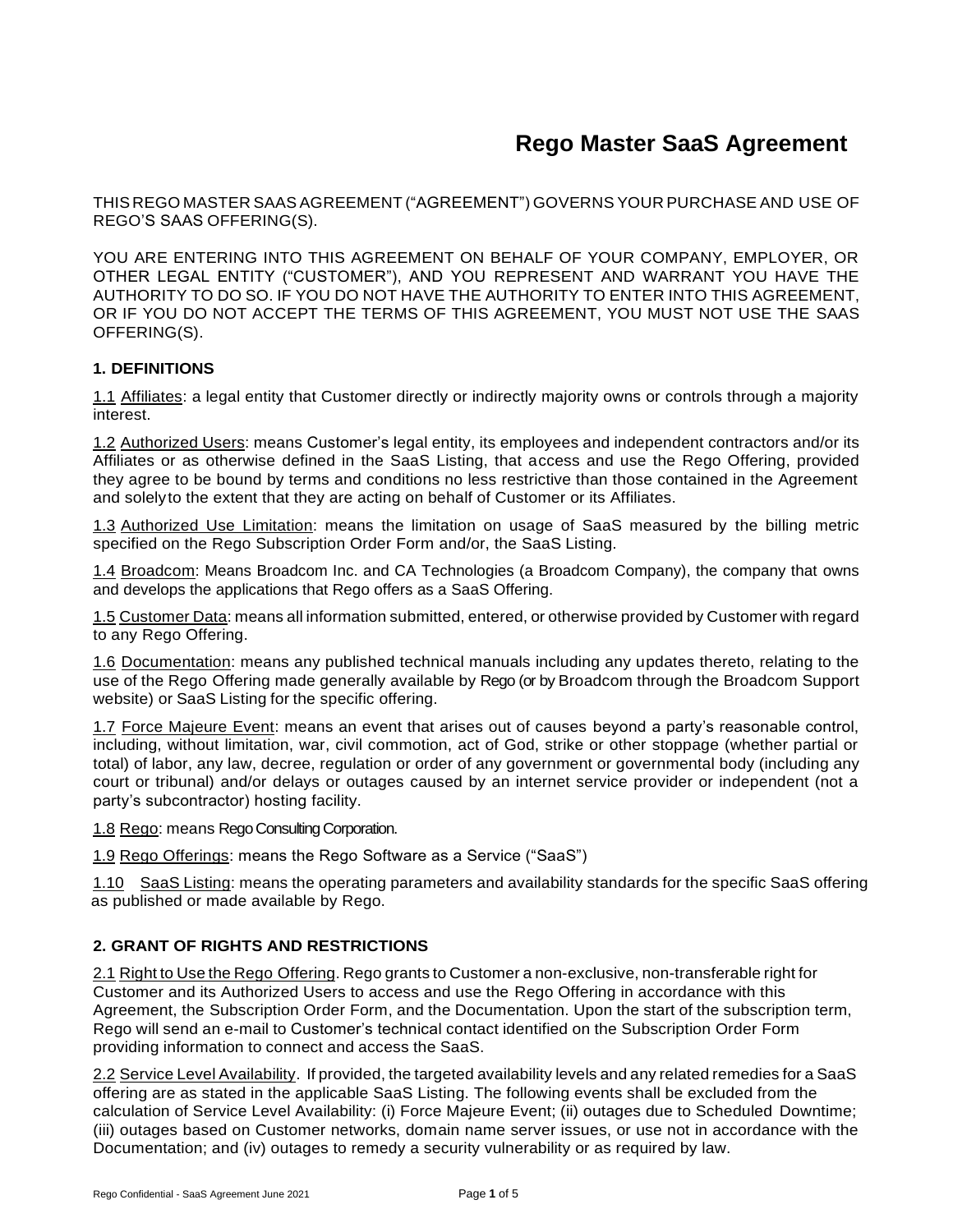#### **3. FEES, DURATION, AND PAYMENT**

3.1 SaaS Fees. The fees payable by Customer to Rego are stated in the applicable Subscription Order Form. Rego reserves the right to invoice Customer for any use of the SaaS in excess of the Authorized Use Limitation. Customer agrees that the purchase of any SaaS is not contingent on Rego providing any future features or functionality. SaaS shall automatically renew for successive one (1) year periods, at the previous subscription rate set out on the Subscription Order Form, unless either party provides the other with written notice of its intention not to renew at least ninety (90) days prior to the expiration of the subscription term.

3.2 Payment. Unless otherwise stated, payment is due within thirty (30) days from receipt of Rego's invoice. Receipt is deemed to have occurred three (3) business days from posting. Any late payments will accrue charges at the rate of 1% of the outstanding balance per month, or the amount prescribed by law, whichever is lower. All fees listed in the Subscription Order Form are exclusive of any taxes. Customer agrees to pay any applicable VAT, GST, sales tax and any other applicable taxes in addition to the fees when such payments are due, excluding taxes on Rego's net income.

#### **4. OWNERSHIP AND CONFIDENTIALITY**

Broadcom owns all right, title and interest to the applications offered by Rego as a SaaS Offering. Customer and Rego agree that any Confidential Information that is exchanged will only be used for purposes relating to this Agreement, and that it will be protected in the same manner that Customer, or Rego, would protect its own information of a similar nature, but in no less than reasonable means. Customer and Rego agree that Confidential Information means Customer Data, either party's intellectual property, and any other information that a reasonable person would deem to be confidential. Except where prohibited by law, the following is not considered Confidential Information: (i) information which has been authorized in writing to use without restriction; (ii) information which is rightfully in a party's possession or becomes known to a party through proper means; and (iii) information which is independently developed without use or reference to the Confidential Information of the other party.

## **5. SAAS, UPDATES, UPGRADES, AND SUPPORT**

5.1 Updates and Upgrades. Rego may make changes or updates to the SaaS or SaaS infrastructure (such as compute infrastructure, storage technology, security, technical configurations, hosting facilities within the data center region, etc.). Rego will provide Customer with at least seventy-two (72) hours advanced notice of any downtime required for such updates and upgrades to the SaaS and SaaS infrastructure ("Scheduled Downtime").

5.2 Support. SaaS Support will be provided in a timely and professional manner by qualified support engineers in accordance with Rego's applicable support policy. SaaS Support shall consist of:

i. Access to Rego support website for 24x7x365 online support.

ii. Access to Rego help desk and the ability to open and manage support incidents via Rego support online or by telephone (for Severity 1 tickets).

iii. Production environment support: 24x7 for severity 1 incidents; normal business hours for severities 2- 4.

iv. If applicable to the SaaS offering, Non-Production environment support: Normal business hours for incidents of all severities.

v. Interactive remote diagnostic support allowing Rego support engineers to troubleshoot an incident securely through a real-time browser-based remote control feature for support issues which may be resident in Customer's software or systems.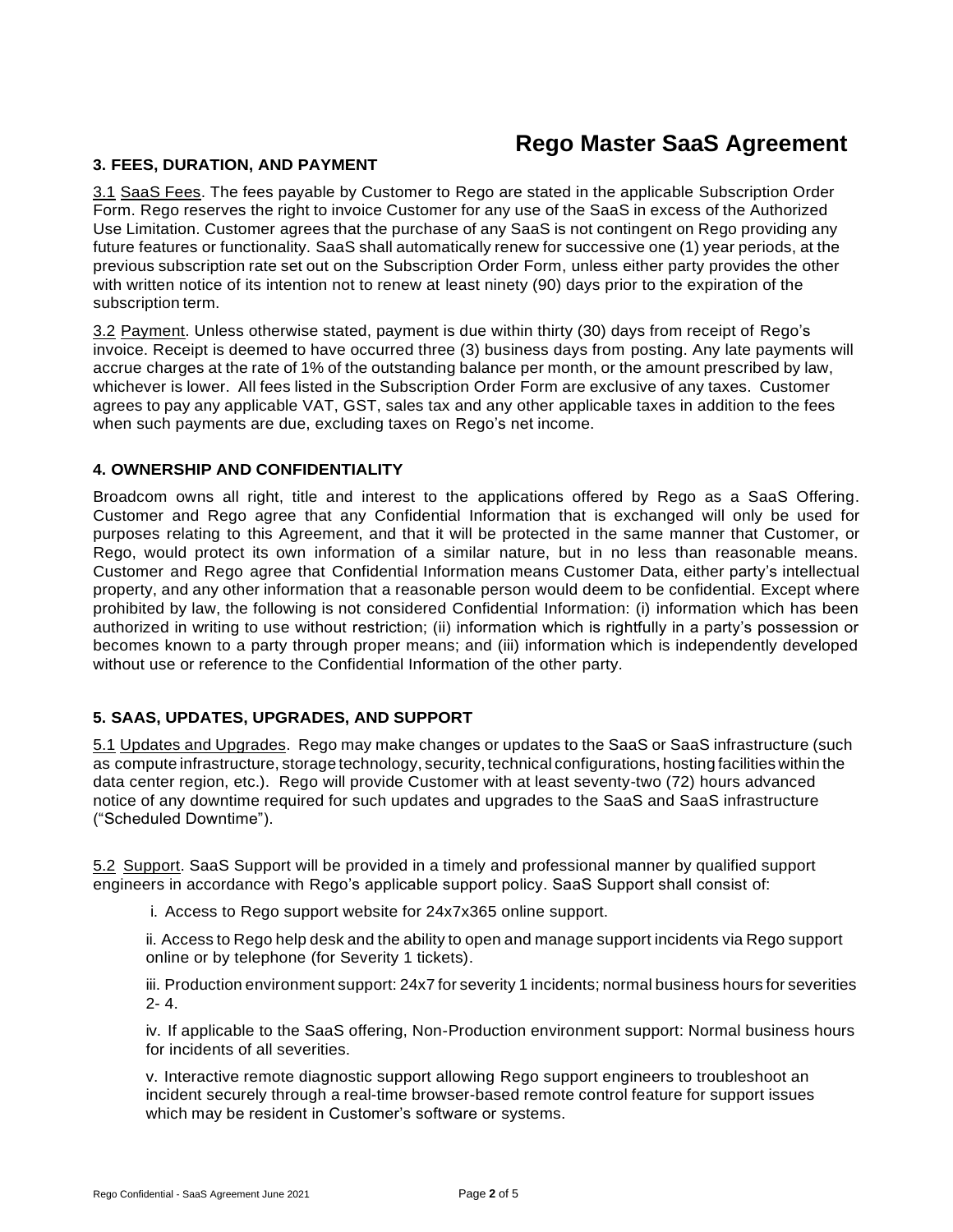## **6. CUSTOMER DATA / SECURITY**

6.1 Customer Data. Customer exclusively owns all rights, title and interest in and to all Customer Data. Customer Data will be stored and processed in the data center region specified in the SaaS Listing. Rego shall not access Customer's user accounts or Customer Data stored within such user accounts ("SaaS Customer Data"), except in response to SaaS or technical issues where Customer provides Rego with the relevant credentials required to access such data. Rego will collect, modify and analyze meta data and/or operations data which does not contain any Customer Data, such as log files and transaction counts. Rego is not responsible for unauthorized access, alteration, theft or destruction of Customer Data arising from Customer's own or its Authorized Users' actions or omissions in contravention of the Documentation. Customer's ability to recover any lost data resulting from Rego's misconduct is limited to restoration by Rego from the most recent back-up.

6.2 Transfer of Customer Data. If Customer transfers any personal data to Rego in connection with the SaaS, and/or provides Rego access to any SaaS Customer Data, then Customer warrants that (i) it is duly authorized to provide personal data to Rego and it does so lawfully in compliance with relevant legislation, (ii) Rego and its Affiliates or its subcontractors, acting on behalf of Rego, may use such data strictly for the purposes of performing its obligations under this Agreement, and (iii) Rego may disclose such data to any Rego entity and its subcontractors for this purpose and may transfer such data to countries outside of the country of origin. Rego and its affiliates have committed to comply with relevant data protection/privacy legislation, and personal data will be transferred in accordance with Rego's Rego Data Privacy Policy, a copy of which can be found at [https://regoconsulting.com/privacy-policy/.](https://regoconsulting.com/privacy-policy/) Customer agrees not to provide any health, payment card or similarly sensitive personal information that imposes specific data security obligations for the processing of such data unless it is a supported feature in the Documentation of the applicable SaaS offering.

6.3 Security. Rego will maintain and administer a security policy with physical and technical safeguards designed to protect the security, integrity and confidentiality of the Customer Data. Rego runs security background checks on all operations staff. Security audits, as specified in the SaaS Listing, are conducted periodically to certify that security controls are in place and are being carried out, including administering such background checks. A copy of Rego's annual audit reports and certifications will be provided upon request.

In the event that Rego has determined that a security breach will or is likely to cause harm to the Customer or an Authorized User, Rego will provide Customer with notice of the security breach as promptly as practicable but in no event later than five (5) working days. After initial notification, Rego will keep Customer updated on a regular basis and provide a reasonably detailed incident report which may include the steps taken by Rego to investigate the security breach and potential measures to be taken by the Customer to minimize potential damages. The parties understand and agree that Rego may be prevented by law, regulation, or a third-party arrangement from providing such notice(s) and/or reports within the above time frames.

## **7. CUSTOMER RESPONSIBILITIES**

Customer shall not: (i) make SaaS available to any third party not authorized or as otherwise contemplated by this Agreement; (ii) send or store code that can harm or result in damage to SaaS (including but not limited to malicious code and malware); (iii) willfully interfere with or disrupt the integrity of SaaS or the data contained therein; (iv) attempt to gain unauthorized access to the SaaS or its related systems or networks; (v) use SaaS to provide services to third parties except as expressly permitted by the Agreement; (vi) use SaaS in order to cause harm, such as overload or create multiple agents for the purpose of disrupting operations of a third party; (vii) remove or modify any program markings or any notice of Broadcom's or its licensors' proprietary rights; (viii) perform or disclose any benchmark or performance tests on the SaaS; or (ix) perform or disclose any of the following security testing of the SaaS environments or associated infrastructure: network discovery, port and service identification, vulnerability scanning, password cracking, remote access testing, penetration testing or any other test or procedure not authorized in the Documentation. A breach by Customer of its obligations under this section shall be considered a material breach of the Agreement.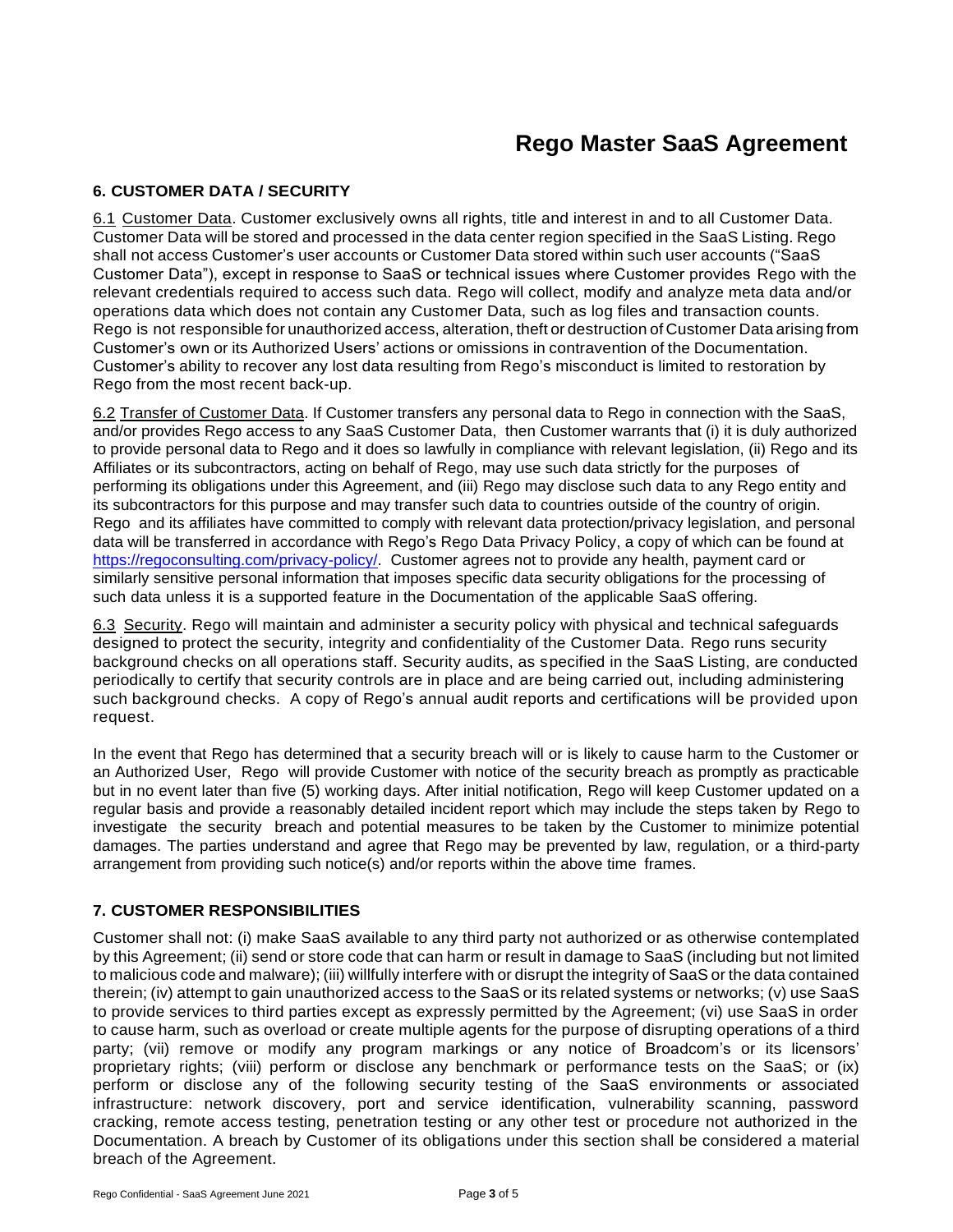## **8. TERM AND TERMINATION**

8.1 Term. This Agreement will continue in effect unless otherwise terminated in accordance with this section. A party may terminate the Agreement for material breach by the other party, provided that in each instance of a claimed breach: (i) the non-breaching party notifies the breaching party in writing of such breach within thirty (30) days of its occurrence and (ii) the breach is not cured within thirty (30) days of receipt of such notice.

8.2 Effect of Termination. In the event of an uncured material breach by Rego, Customer will be entitled to a refund of any pre-paid unused fees calculated against the remainder of the subscription term as of the effective date of such termination. The termination of SaaS under one Subscription Order Form shall not impact the validity of other SaaS offerings or Subscription Order Forms. If the Agreement is terminated by Rego in accordance with Section 7.1, the due dates of all invoices to be issued will be accelerated so that such invoices become due and payable on the effective date of termination. All rights granted under the Agreement will immediately terminate and each party will return or destroy all Confidential Information of the other party in its possession.

8.3 Surviving Provisions. The following provisions will survive and remain in effect after termination of the Agreement: Grant of Rights and Restrictions; Ownership and Confidentiality; Fees, Duration and Payment; Term and Termination; Warranty Disclaimer; Limitation of Liability; General Provisions; and Definitions.

#### **9. WARRANTY**

Rego warrants that the SaaS will materially conform to the Documentation during the subscription term. If it is established that Rego has breached either of the above warranties, Rego will, at its option, (a) use reasonable efforts to cure the defect; (b) in the event Rego, cannot, after commercially practicable attempts to do so, achieve the remedies in (a), where the breach relates to SaaS, Rego may terminate the subscription to the SaaS and provide a refund of pre-paid, unused fees calculated against the remainder of the subscription term as of the effective date of such termination. Customer must report the alleged breach of warranty with reasonable specificity in writing within thirty (30) days of its occurrence to benefit from this warranty and the remedies stated herein.

THE ABOVE WARRANTIES ARE REGO'S ONLY WARRANTIES AND CUSTOMER'S SOLE AND EXCLUSIVE REMEDIES FOR BREACH OF SUCH WARRANTIES. TO THE EXTENT PERMITTED BY LAW, NO OTHER WARRANTIES OR CONDITIONS, WHETHER EXPRESS OR IMPLIED, INCLUDING, WITHOUT LIMITATION, THIRD PARTY WARRANTIES, THE IMPLIED WARRANTIES OF MERCHANTABILITY OR FITNESS FOR A PARTICULAR PURPOSE ARE MADE BY REGO. REGO DOES NOT WARRANT THAT THE SAAS OFFERED WILL MEET CUSTOMER'S REQUIREMENTS OR THAT USE OF THE SAAS WILL BE UNINTERRUPTED OR ERROR-FREE.

#### **10. INDEMNIFICATION**

10.1 Indemnification by Rego. Rego will indemnify, defend, and/or at its option, settle any third party claims that the Rego Offering as used per the Documentation infringes or misappropriates any third party valid patent, copyright or trademark or illegally misappropriates a third party's trade secret within the jurisdictions in which Customer is authorized to use the Rego Offering. Rego may, at its option and expense: (i) procure for Customer the right to continue to use the applicable Rego Offering; (ii) repair, modify or replace the Rego Offering so that it is no longer infringing; or (iii) terminate the Agreement for the applicable Rego Offering upon thirty (30) days' notice and in respect of SaaS, refund any unused prepaid fees calculated against the remainder of the subscription term as of the effective date of such termination.

10.2 Indemnification by Customer. Except to the extent prohibited by law, Customer shall indemnify, defend, and/or at its option, settle any third-party claims against Rego that Customer Data or Customer's use of the SaaS is in breach of this Agreement, infringes or misappropriates any third party Intellectual Property rights within the jurisdictions in which Customer is using the SaaS, or violates applicable law, rules, directives or regulation.